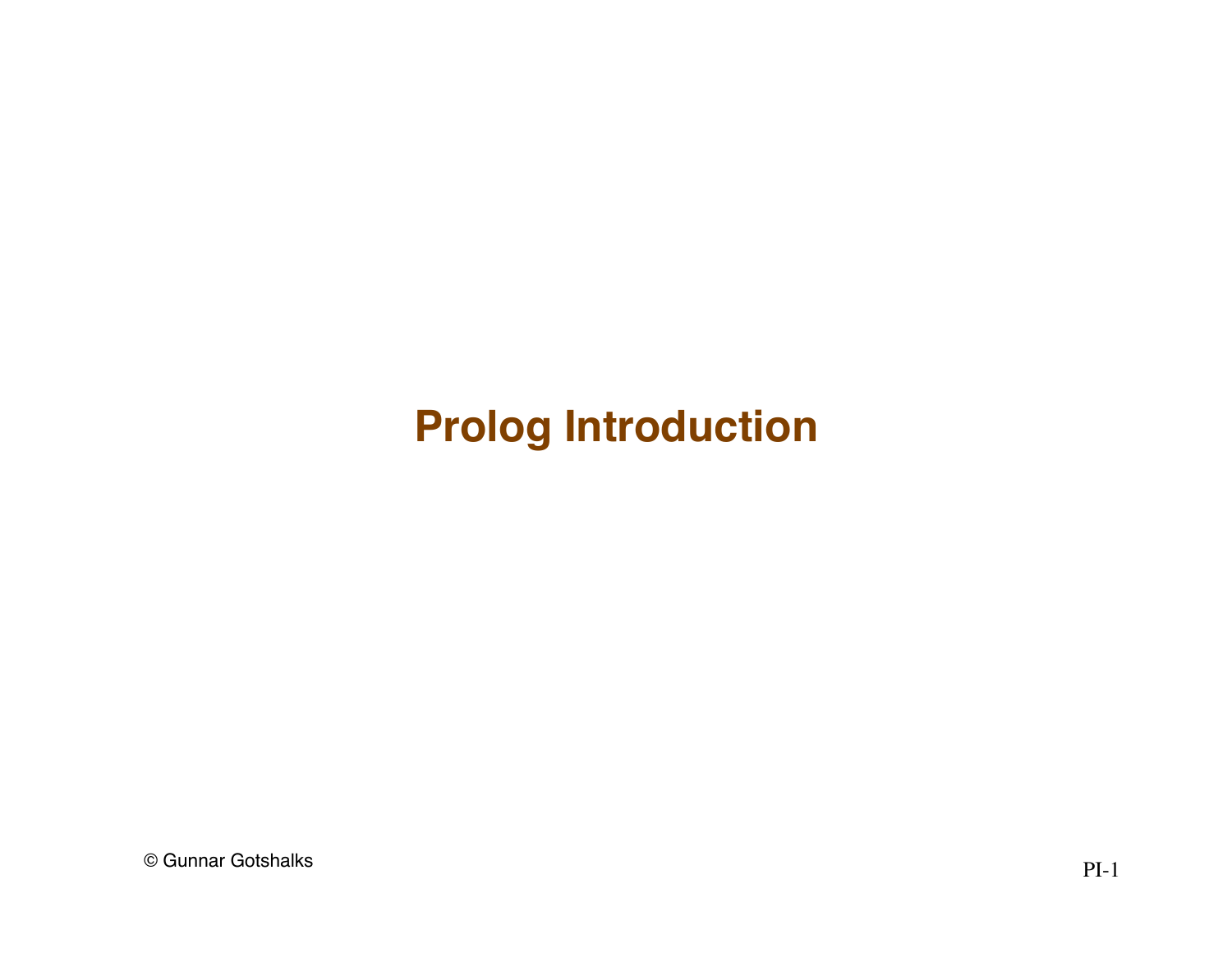# **What is a Prolog Program?**

- ◊ A program consists of a database containing **one or more facts**
	- > **A fact is a relationship between a collection of objects**
	- » **dog ( fido ).**
		- > **Fido is a dog**
			- **it is true that Fido is a dog**
	- » **mother ( mary , joe ).**
		- > **Mary is the mother of Joe**
			- **it is true that Mary is the mother of Joe**
	- » **compete ( ali , leila , tennis).**
		- > **Ali and Leila compete in tennis**
			- **it is true that Ali and Leila compete in tennis**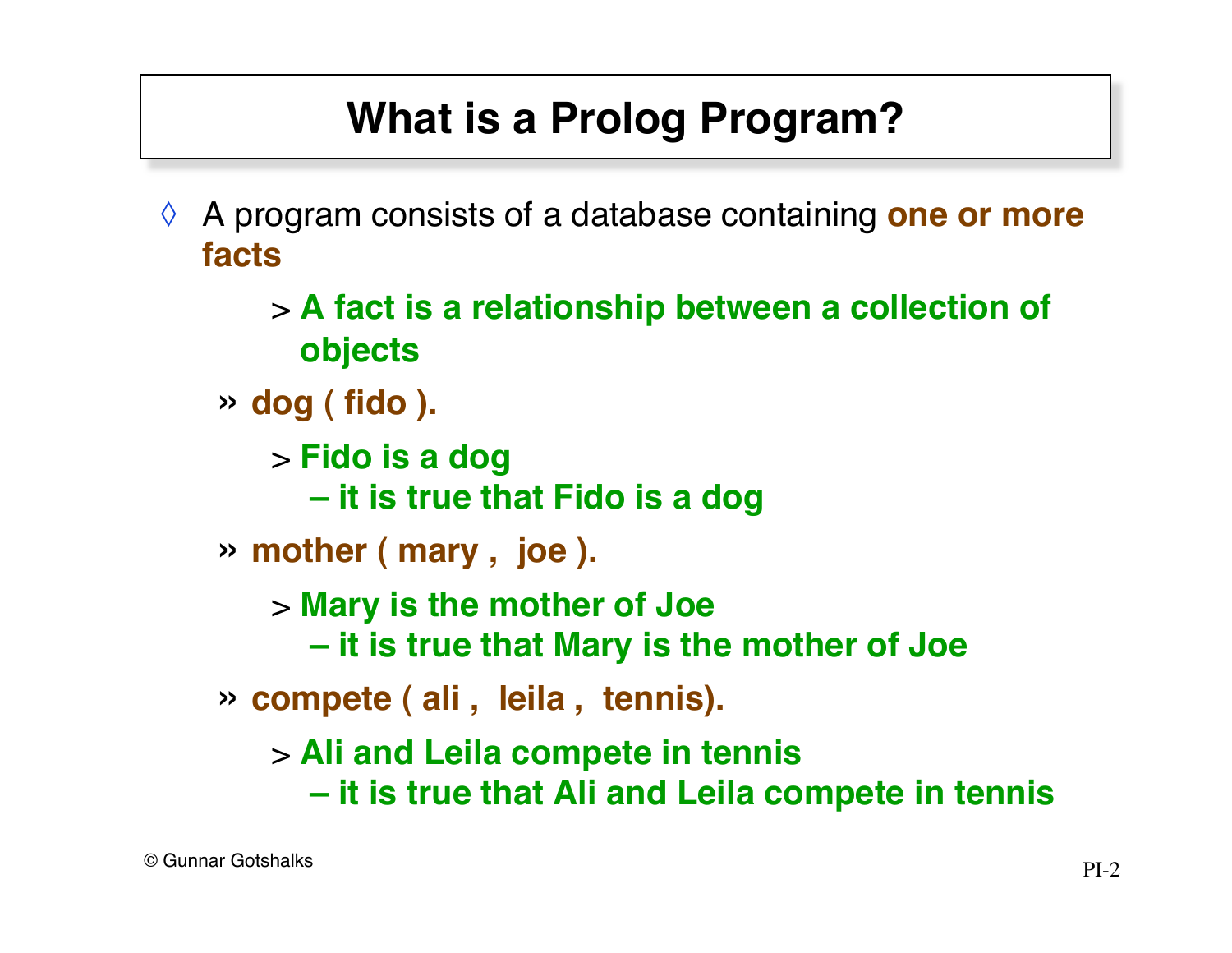# **What is a Prolog Program? – 2**

- $\Diamond$  Relationships can have any number of objects
- $\Diamond$  Names are usually chosen to be meaningful
	- » **Within Prolog, names are just arbitrary strings. It is people who give meaning to names.**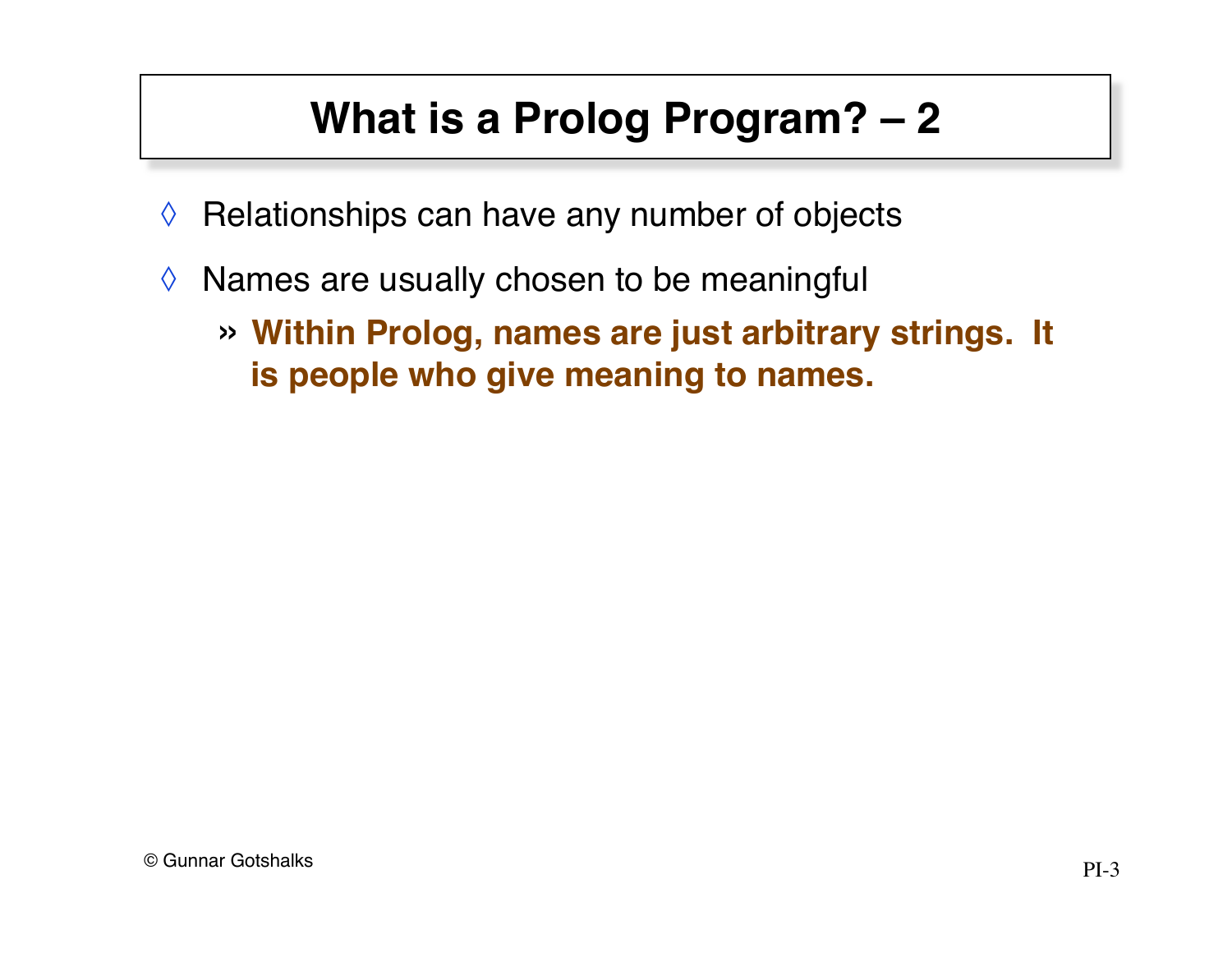## **What is a Prolog Program? – 3**

And a program consists of a database of **zero or more rules** 

> **A rule is an if...then relationship of facts**

» **use ( umbrella ) :- weather ( raining ).**

> **use an umbrella if weather is raining**

» **use ( umbrella ) :- weather ( raining ) , own ( umbrella ).**

> **use an umbrella if weather is raining and you own an umbrella**

» **use ( umbrella ) :- weather ( raining ) , ( own ( umbrella ) ; borrow ( umbrella ) ).**

> **use an umbrella if weather is raining and you either own an umbrella or can borrow an umbrella**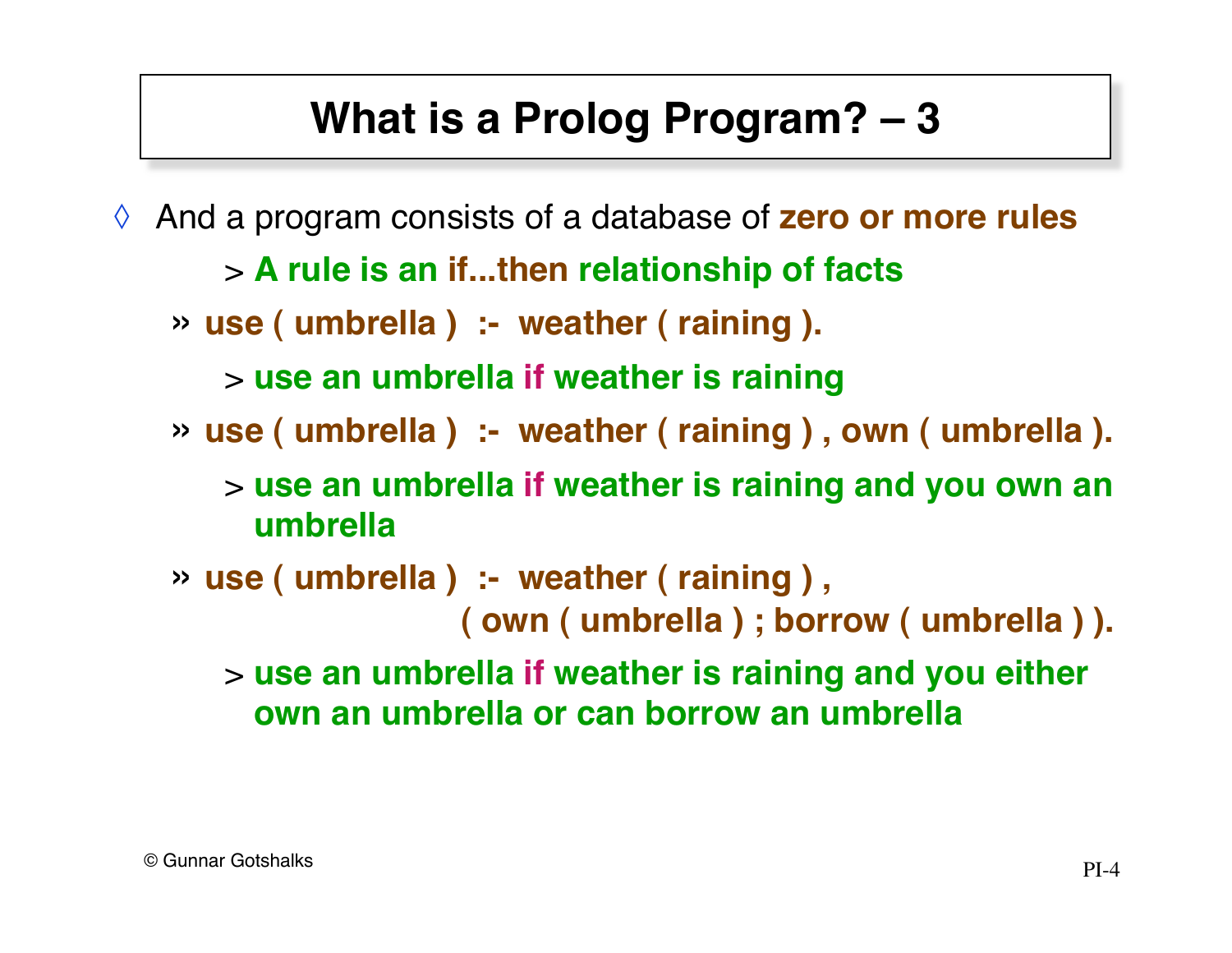#### **More on rules**

- $\Diamond$  Rules have the general structure **head :- body**
	- » **Only one fact can be in the head the consequent**
	- » **The body is a boolean combination of predicates**
	- » **Use , (and) and ; (or) and () (parenthesis) to logically organize the "condition" – the antecedent**
- $\Diamond$  Rules are written backwards to
	- » **emphasize the backward chaining for database search**
	- » **be more regular in structure, since the head is only one predicate**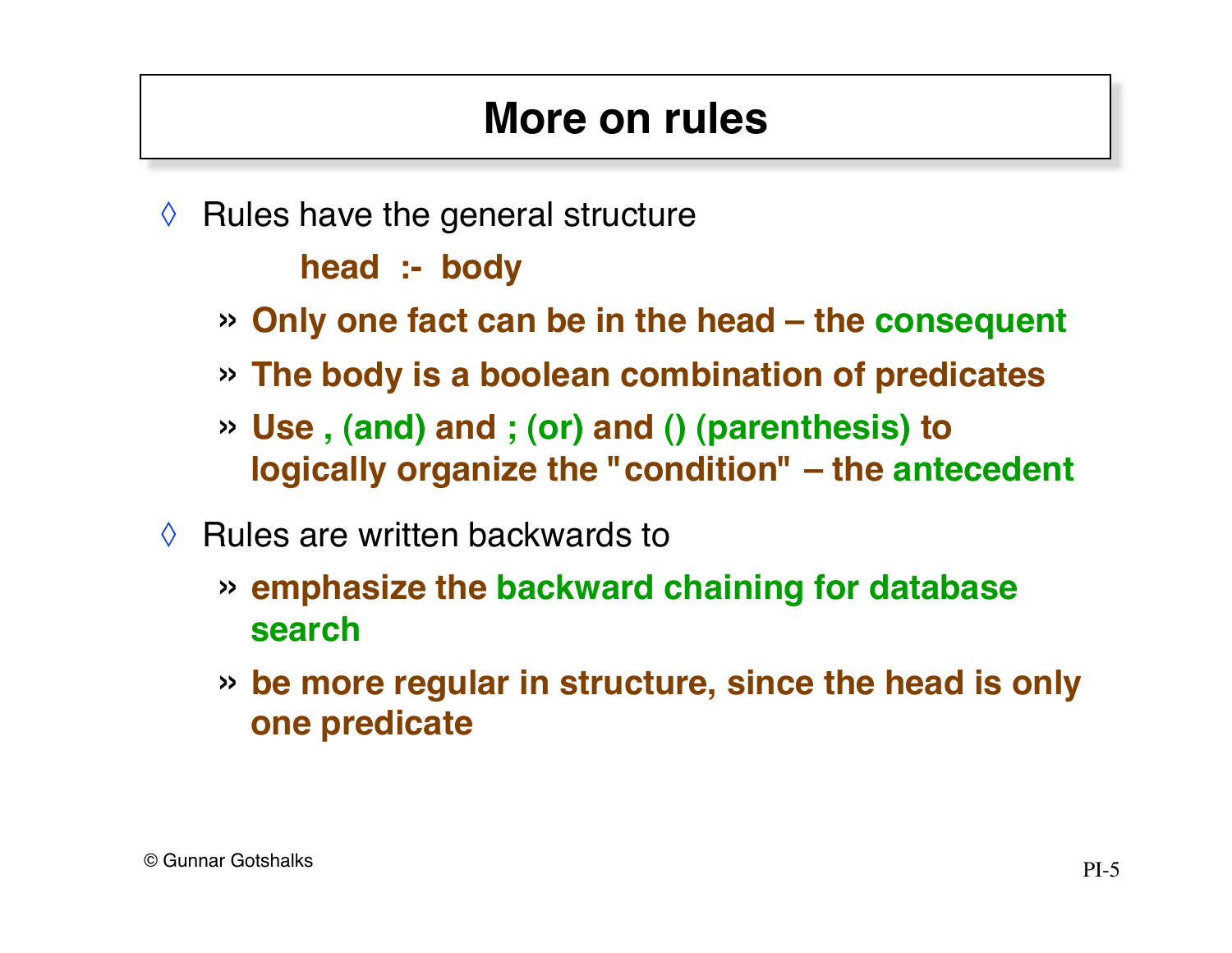#### **Constants**

- ◊ **Constants** are names that begin with lower case letters
	- » **ali, leila, tennis, dog, fido, mother, mary, joe, umbrella, raining, weather, own, borrow**
	- » **names of relationships are constants**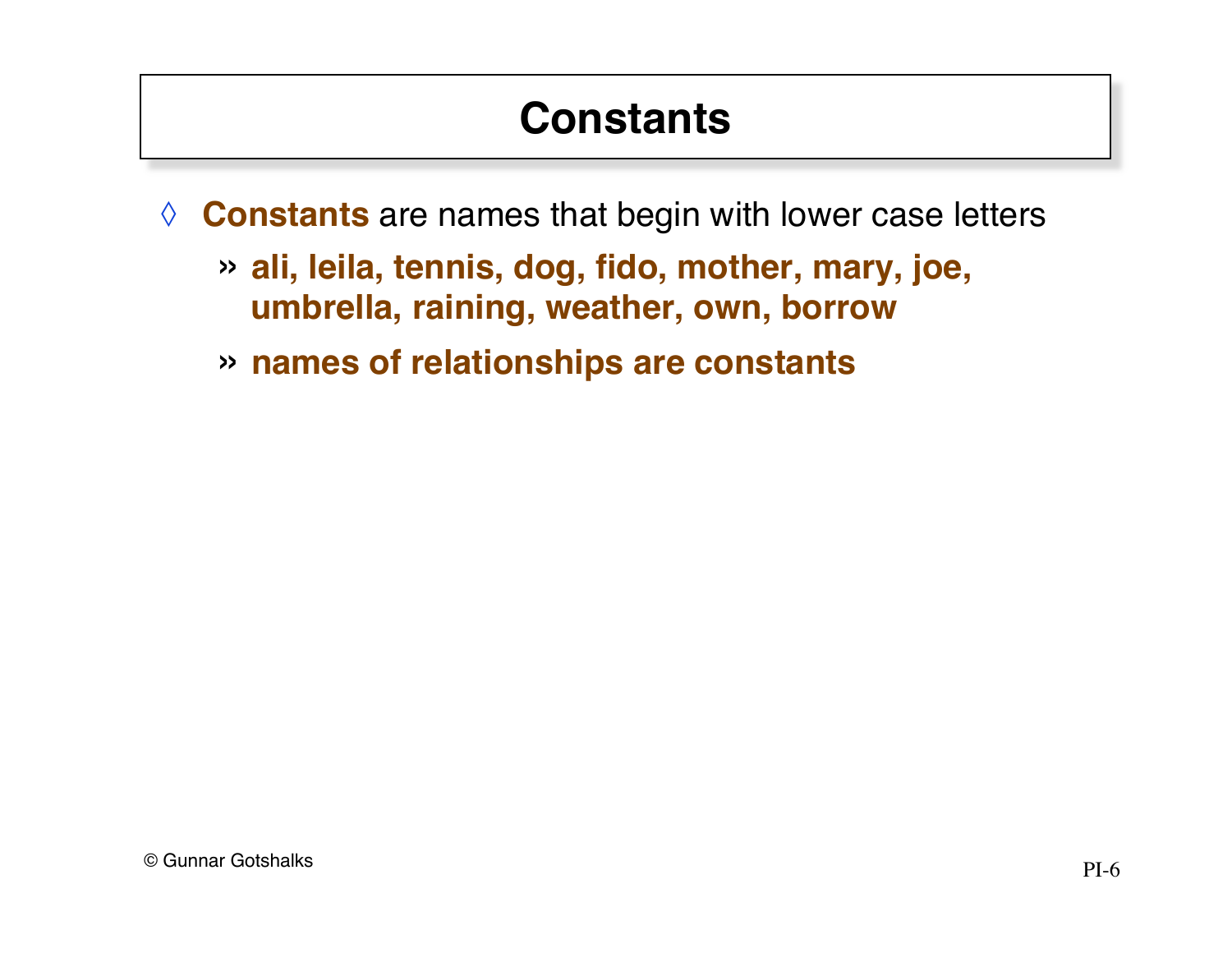## **Variables**

- ◊ In place of **constants** in facts and rules one can have **variables**
	- » **variables are names that begin with upper case letters**
		- > **X, Y, Who, Whom, List, Person**

**loves ( Everyone , barney ).**

> **Everyone loves barney**

**– for all values of Everyone it is the case that loves(Everyone, barney) is true.**

**noisy ( Singer ) :- valkyrie ( Singer ) ; tenor ( Singer ).**

> **A Singer is noisy if they are a Valkyrie or a tenor**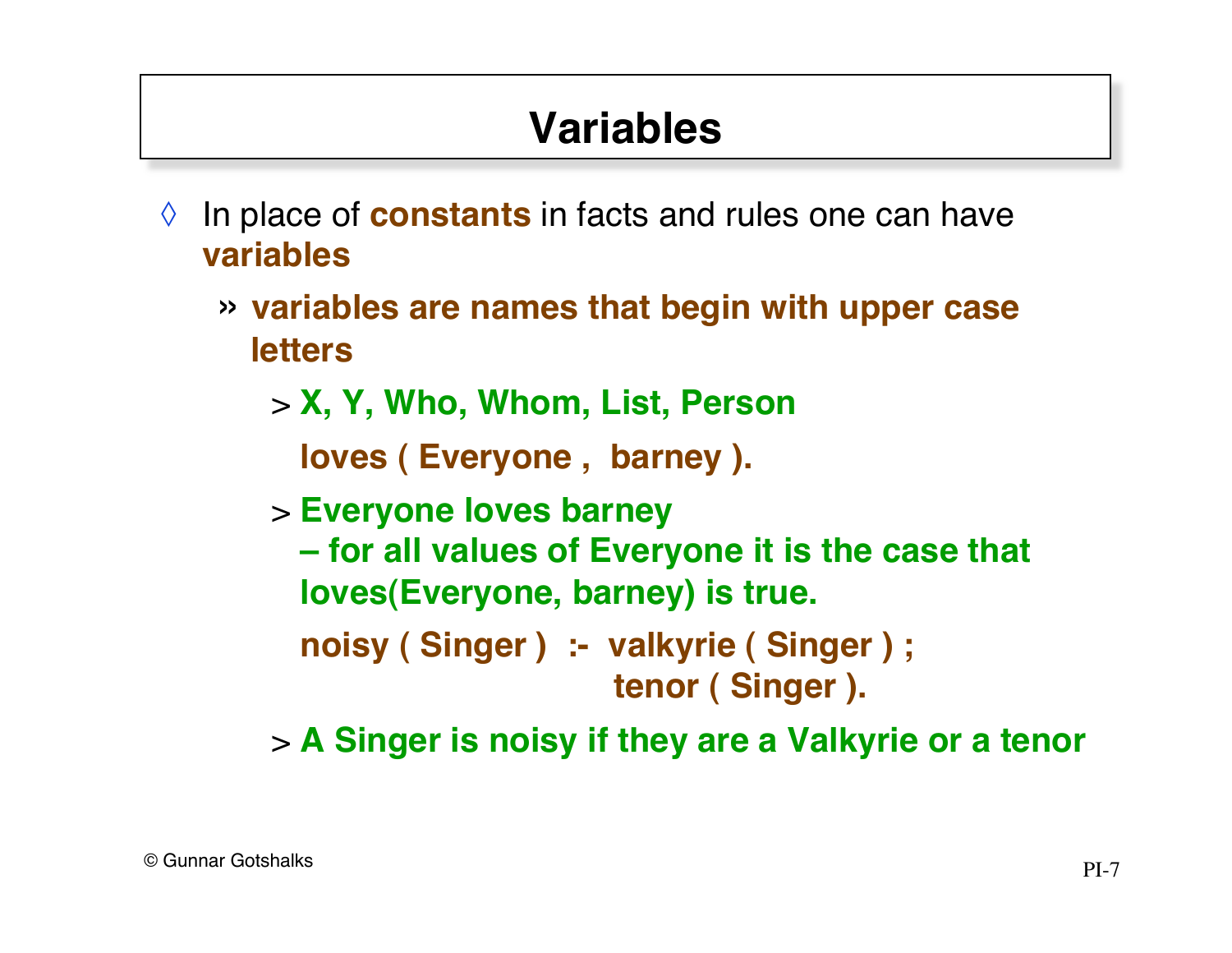#### **Variables – 2**

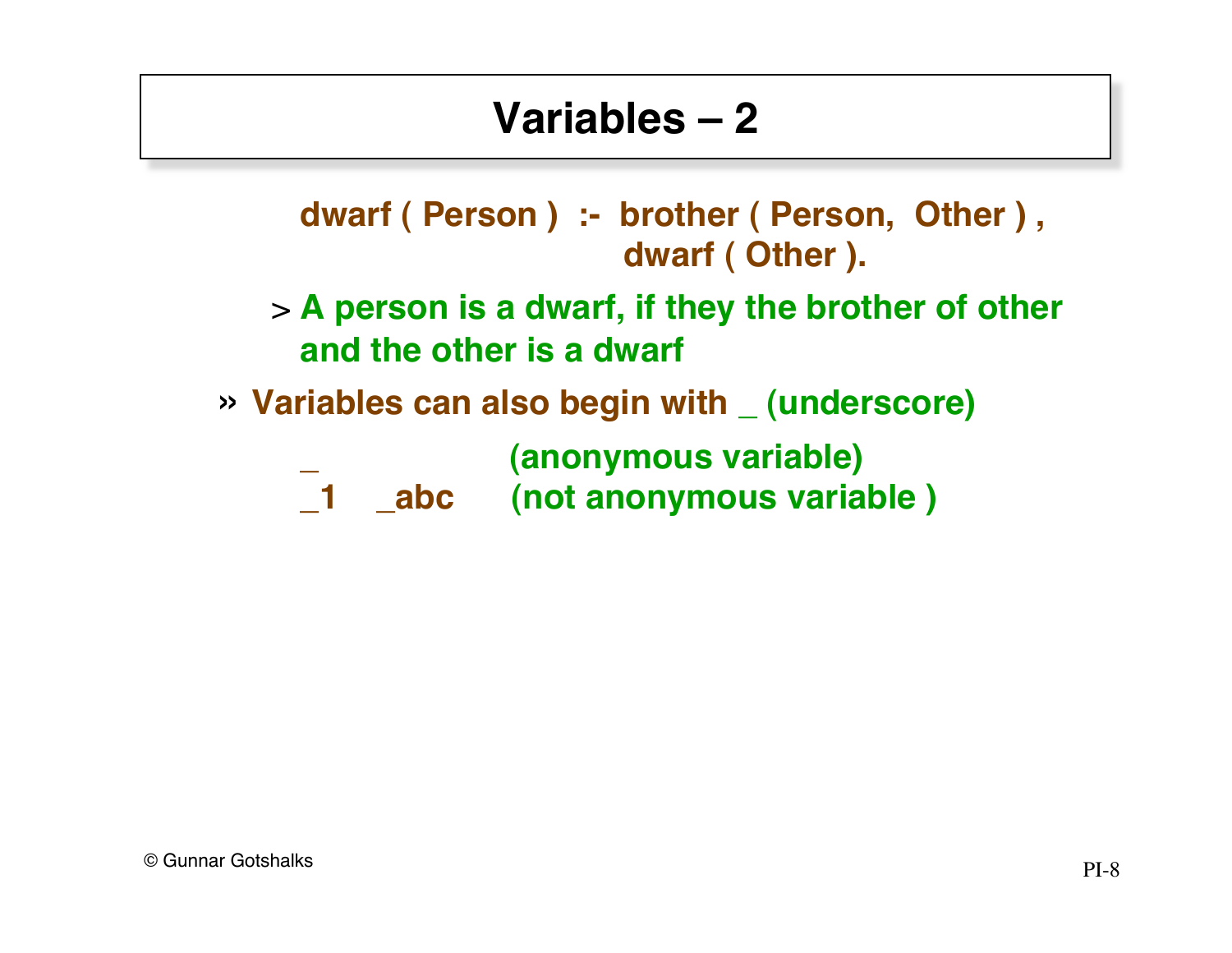# **Running a Prolog Program**

- ◊ Programs are stored in one or more files that are **consulted**
- ◊ On Prism to run SWI Prolog enter **% swipl**
- $\Diamond$  The following prompt appears

#### **?-**

◊ Consult the appropriate file(s) – **add to the database**

**?- consult ( 'ring.pl' ).**

- > **SWI-prolog does not have a reconsult predicate, only consult is used**
- > **The following is an abbreviation**
- **?- [ ring , tower , 'utilities.pl' ].**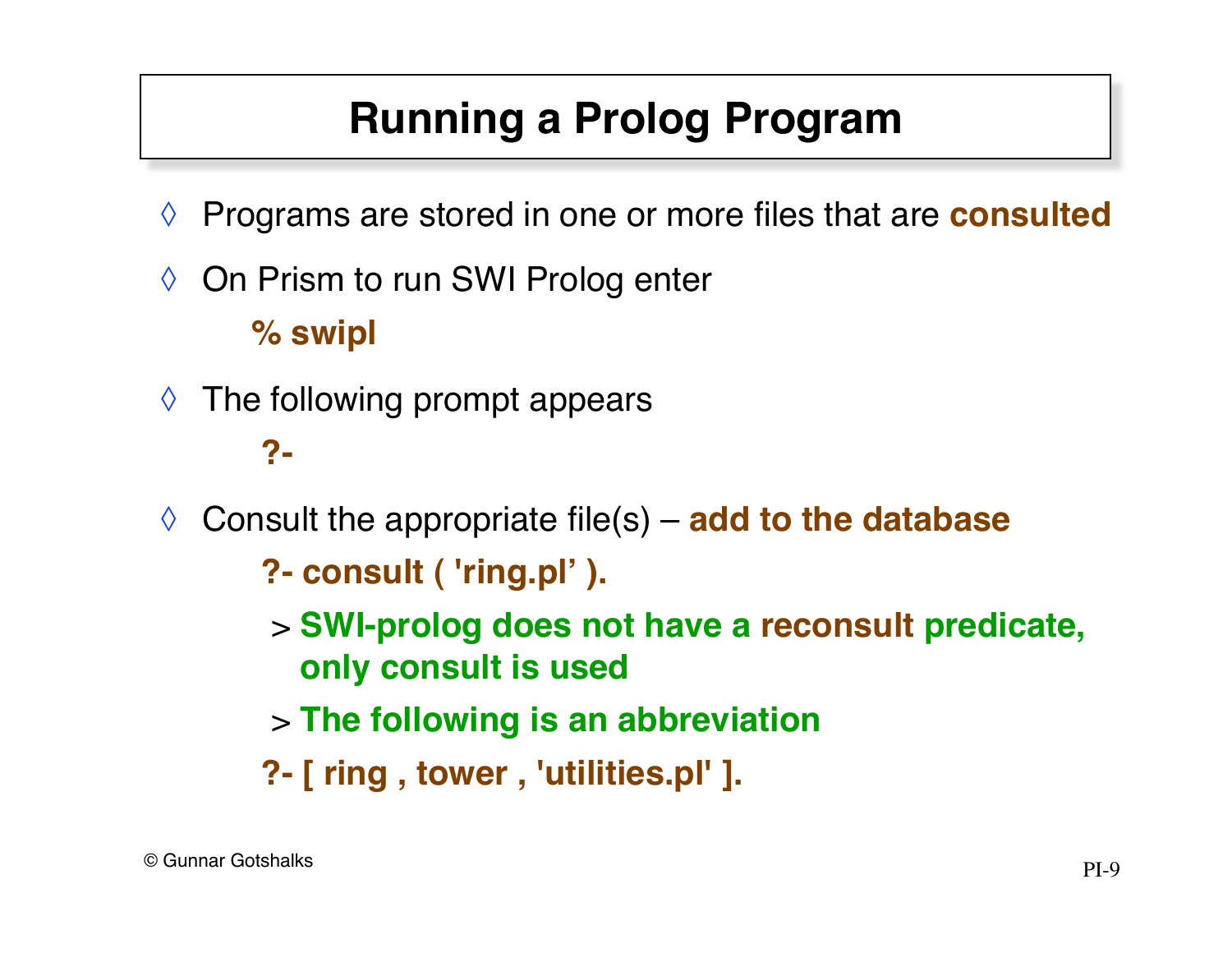# **Running a Prolog Program – 2**

- ◊ Make zero or more queries (next slides)
- ◊ Exit prolog

```
?- CTRL-d /* and for consult ( user ) */
```
**consult ( user ) enables you to enter facts & rules into the database without storing them in a file. It is not an effective way to work with Prolog, as it is error prone**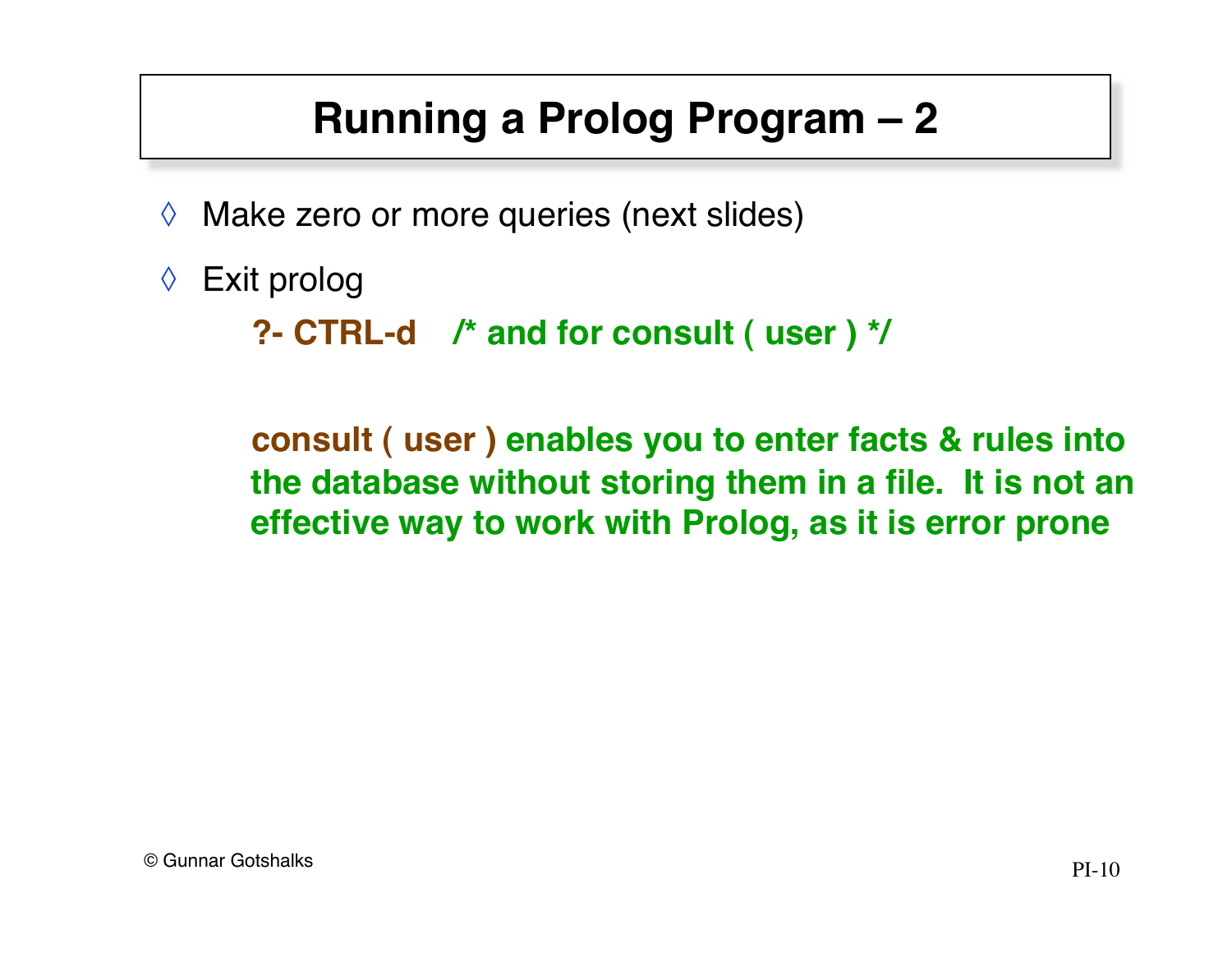# **Queries**

- ◊ A **query** in Prolog is boolean combination of predicates like the antecedent of a rule
	- > **A query is like a rule, except we leave out the consequent true**
	- **true :- dwarf ( alberich ).**
		- > **becomes simply**
	- **dwarf ( alberich ).**
- $\Diamond$  Use comma (and), semicolon (or) and parenthesis to form a query expression
- $\Diamond$  Most common is to have a single predicate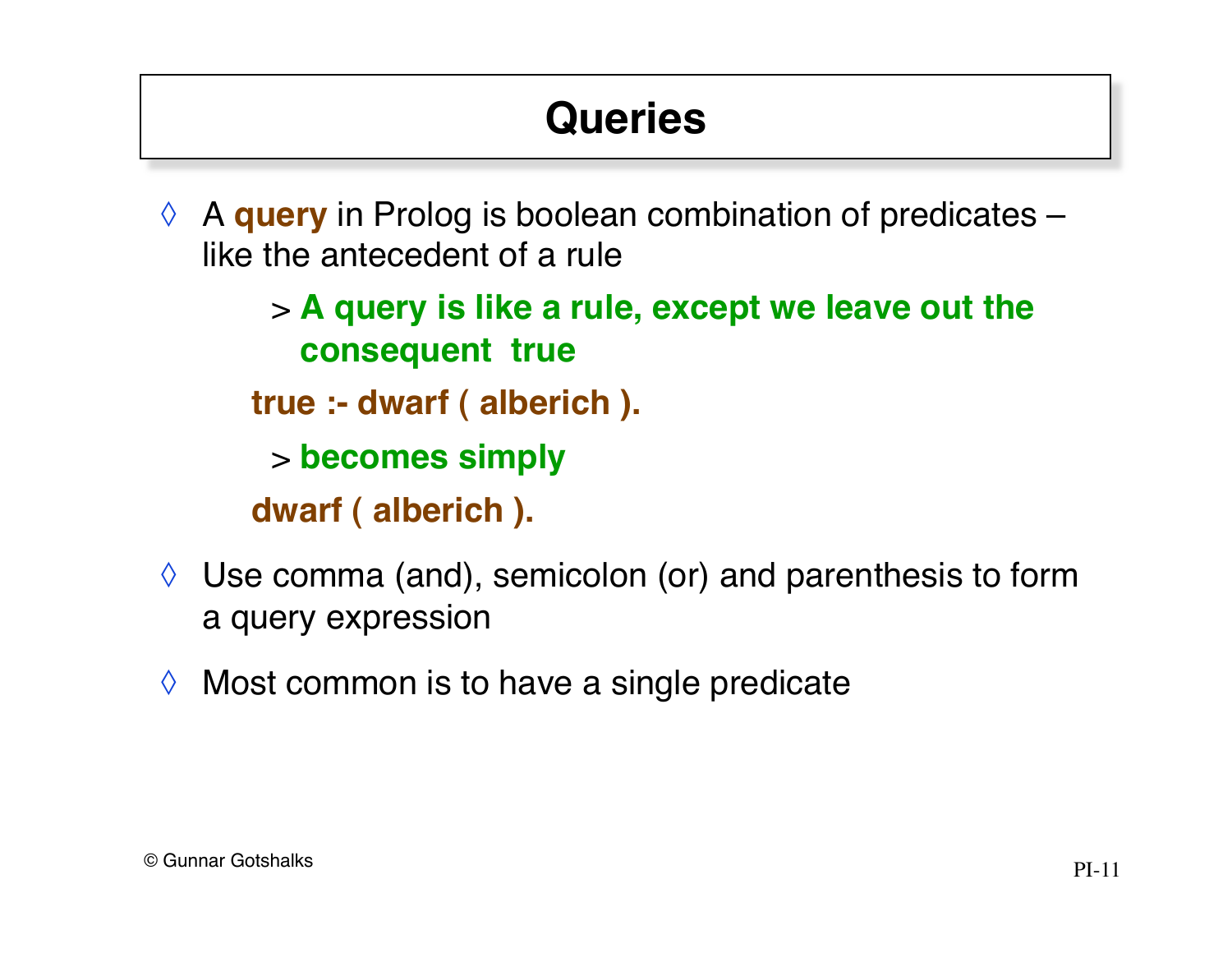#### **Queries – 2**

- ◊ **Answer** is a **binding of the variables** that make the query **expression true** – if no variables then the **answer** is **yes**. If no such binding exists, the **answer** is no
- $\Diamond$  The database is searched to match the query.
- ◊ The search
	- » **Uses backward chaining**
	- » **is depth first**
	- » **is sequential through the database from first to last**
- $\Diamond$  Try the exercise on ring.pl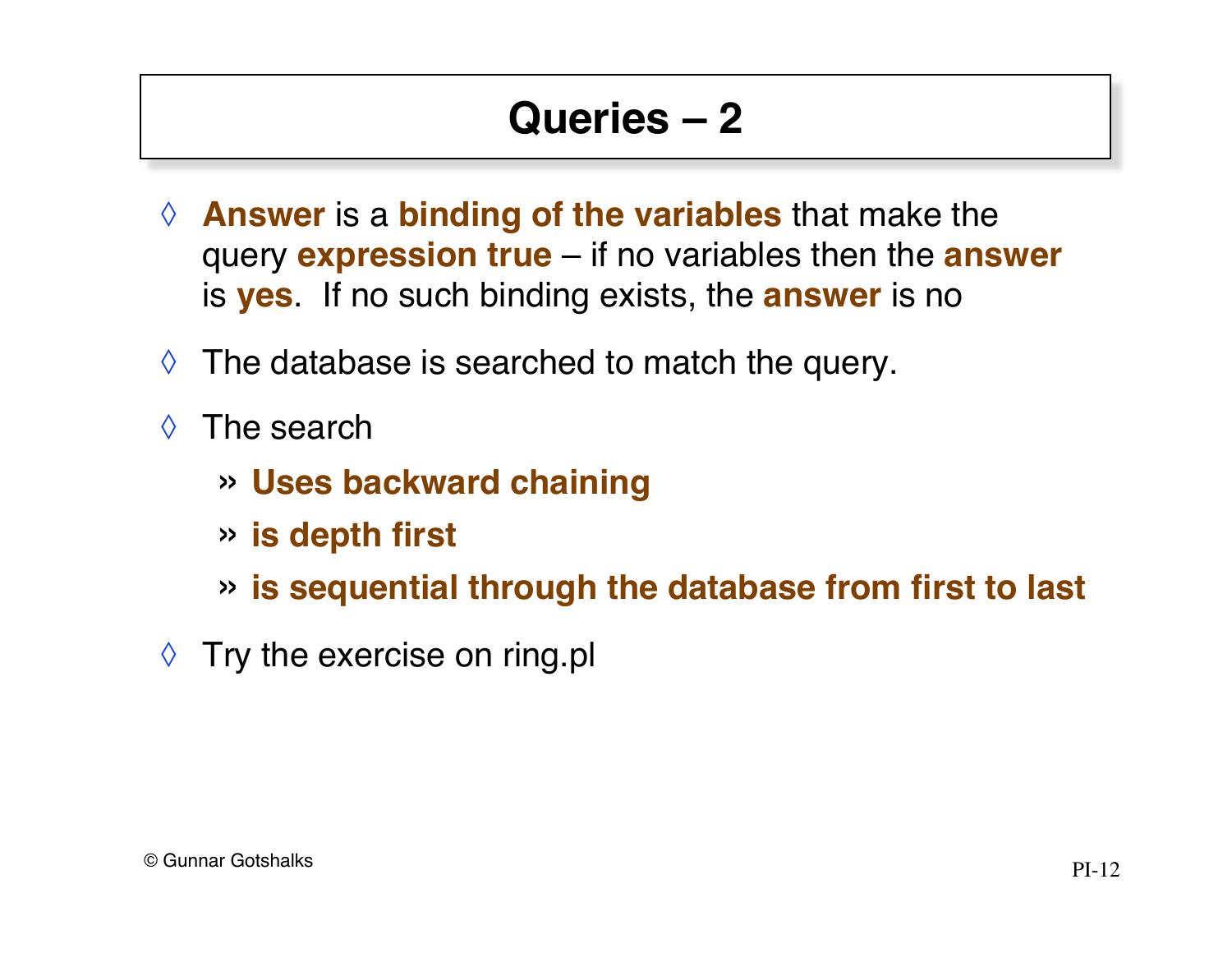#### **Structures**

- ◊ **Structures** are a means of grouping a collection of other objects
	- » **Structures are also called compound terms, or complex terms**
	- » **The name of a structure is called a functor**
	- » **The items within a structure are called components**
- $\Diamond$  The general pattern is

```
functor ( component_1 , component_2 ,
 ...
         component_n )
```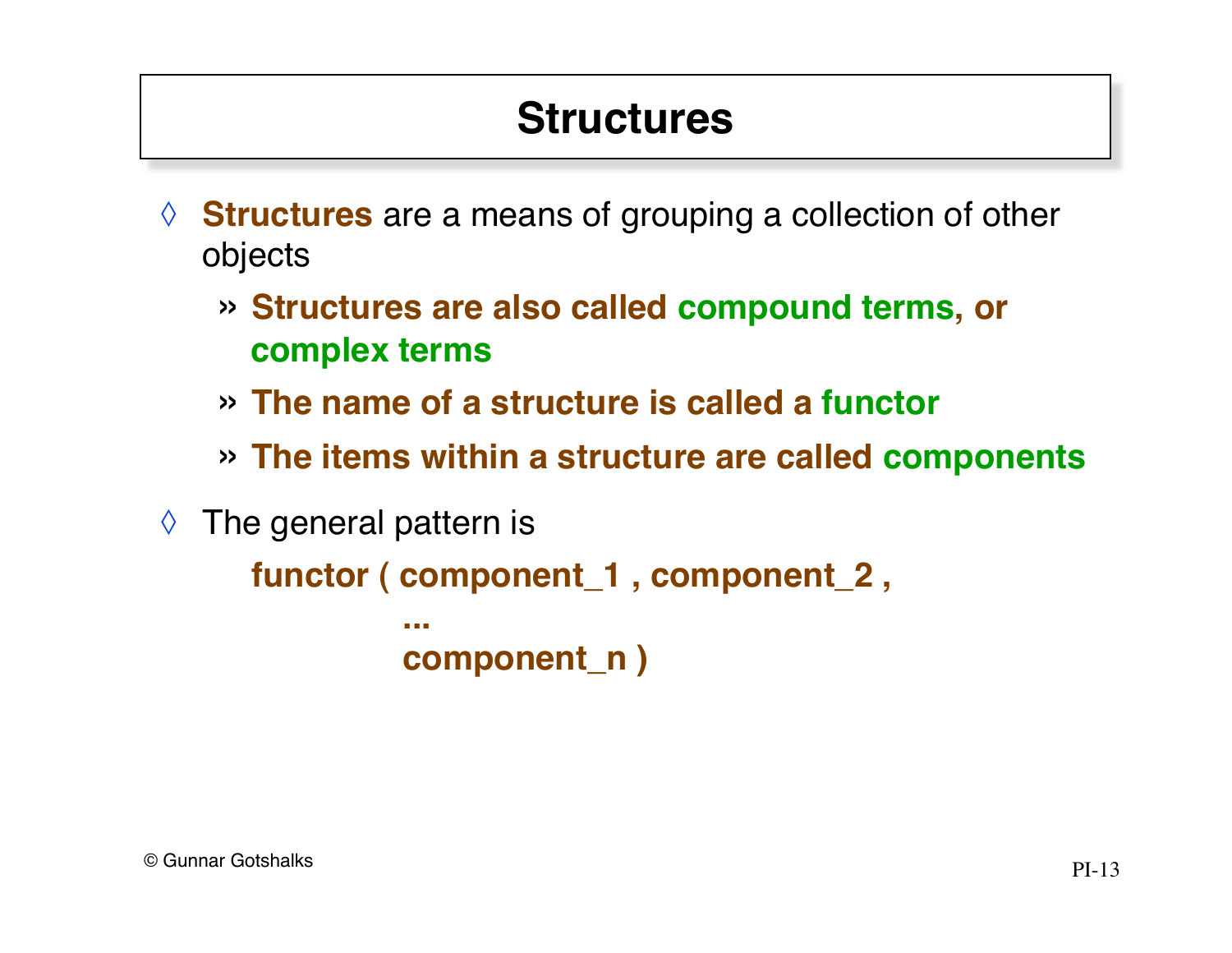#### **Structures – 2**

```
\Diamond Components can also be structures – recursive definition
     If component_1 = functor1 ( comp1, comp2 )
      > giving
     functor ( functor1 ( comp1, comp2 ),
               component_2 ,
      ...
               component_n )
      > from
     functor ( component_1 , component_2 ,
      ...
               component_n )
```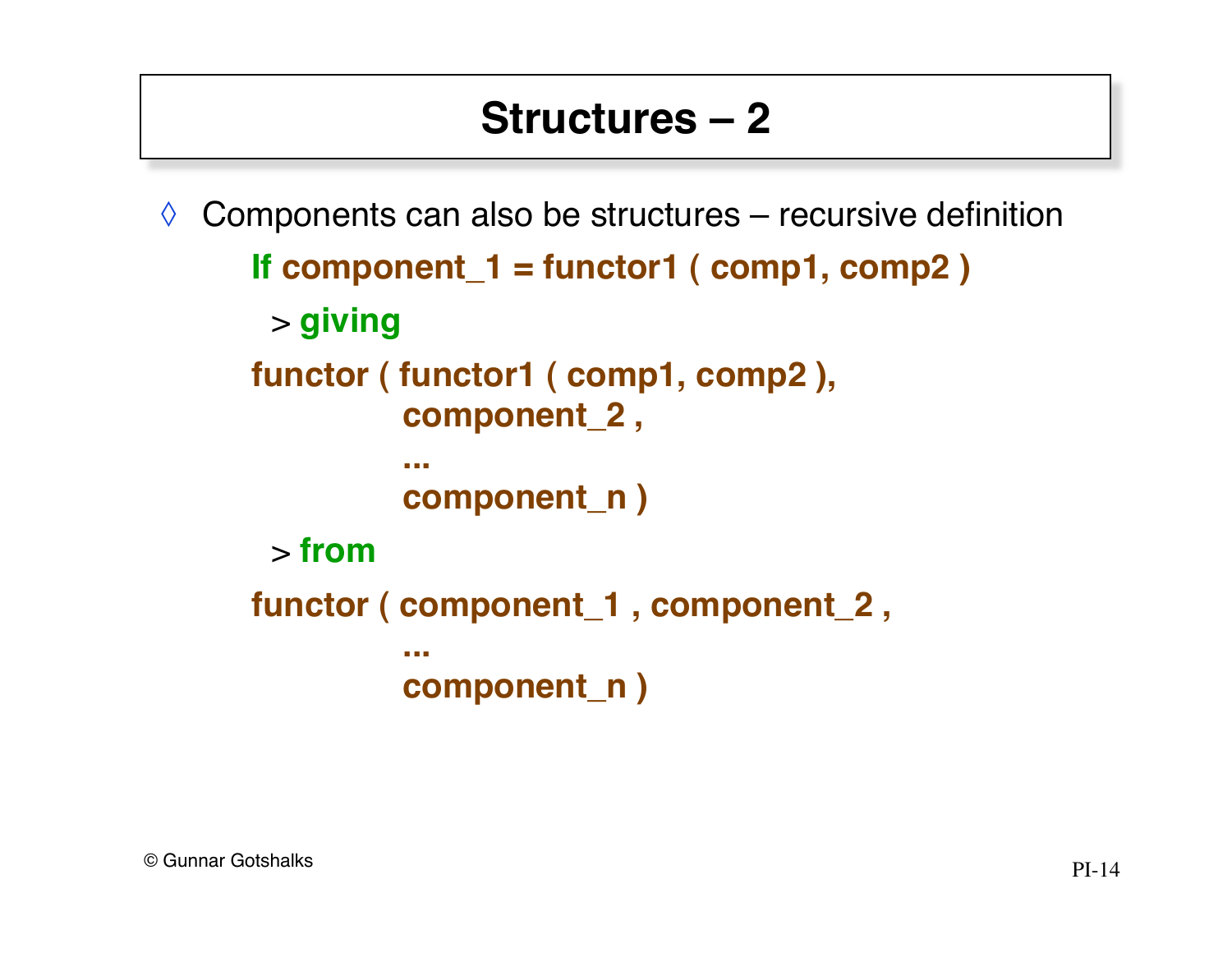#### **Example structures**

- $\Diamond$  Books have authors and titles, so we could have **book ( dickens , great\_expectations )**
- ◊ People have books. In particular, Leila could have Great **Expectations**

**has ( leila , book ( dickens , great\_expectations ) )**

 $\Diamond$  Facts in Prolog are structures where the predicate is the functor of a structure and the arguments of the predicate are the components of the structure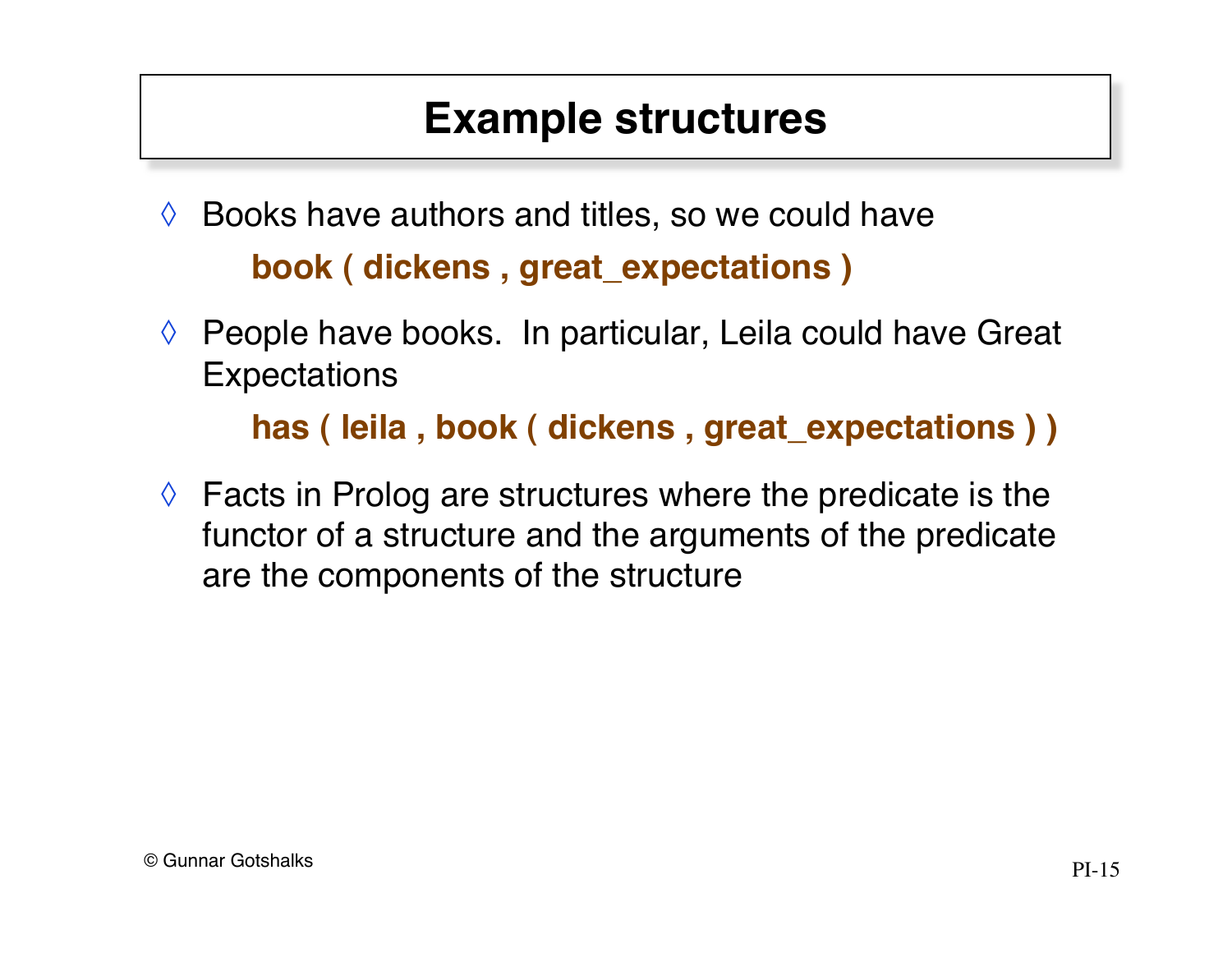#### **Characters**

- ◊ Prolog is based on the ASCII character set
- $\Diamond$  Characters are treated as small integers 0.. 127
- ◊ Characters may be
	- » **printed**
	- » **read from a file or keyboard**
	- » **compared**
	- » **take part in arithmetic operations**
- ◊ Characters are distinguished as
	- » **printing visible on the paper**
	- » **nonprinting look like whitespace**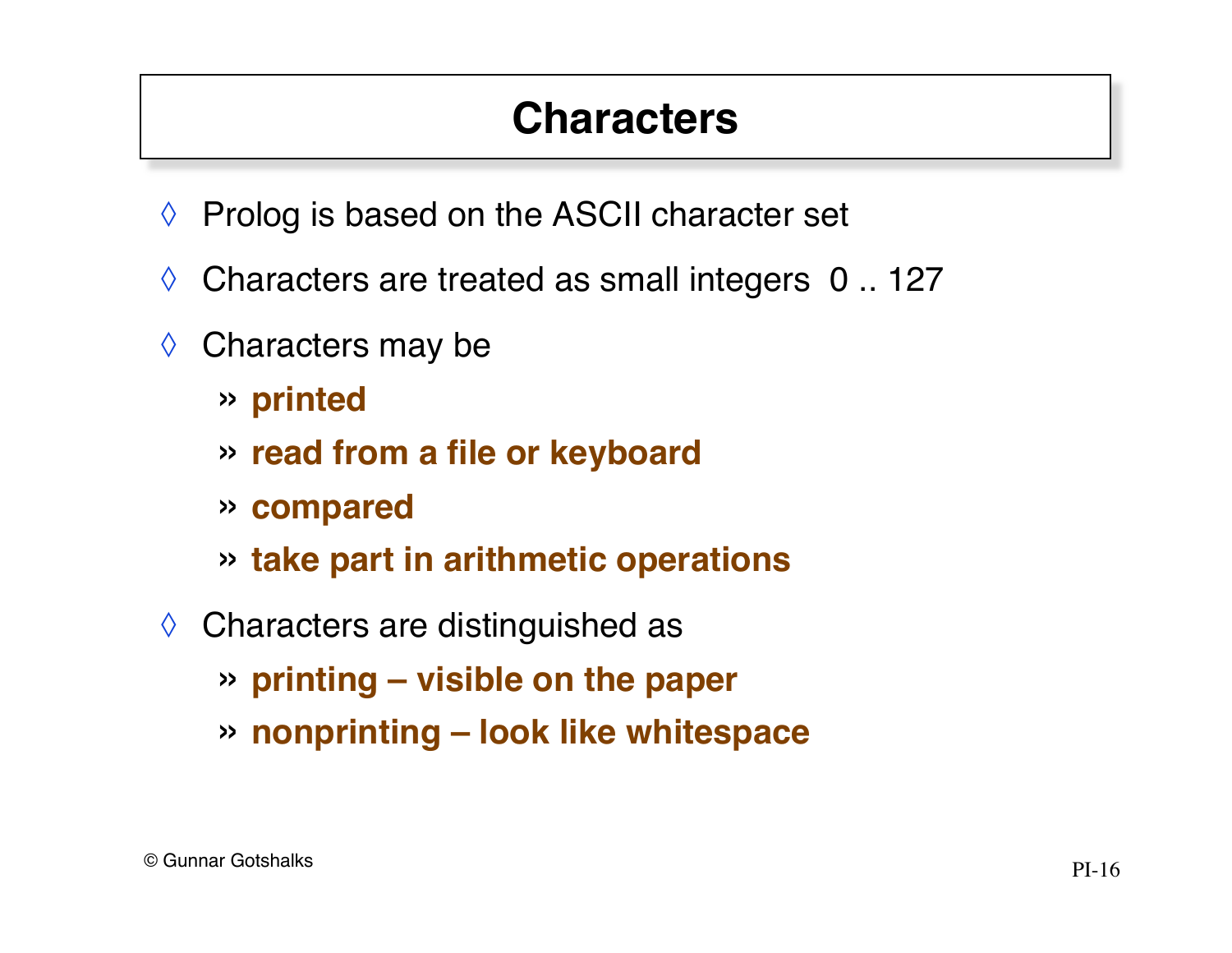#### **Operators**

◊ All operators in Prolog are functors, even **, ;** and :-

```
> A rule such as
```

```
dwarf ( Person ) :- brother ( Person , Other ) ,
                     dwarf ( Other ) .
```
> **is a shorthand for**

```
:- ( dwarf ( Person )
   , , ( brother ( Person , Other )
       , dwarf ( Other )
 )
   ).
```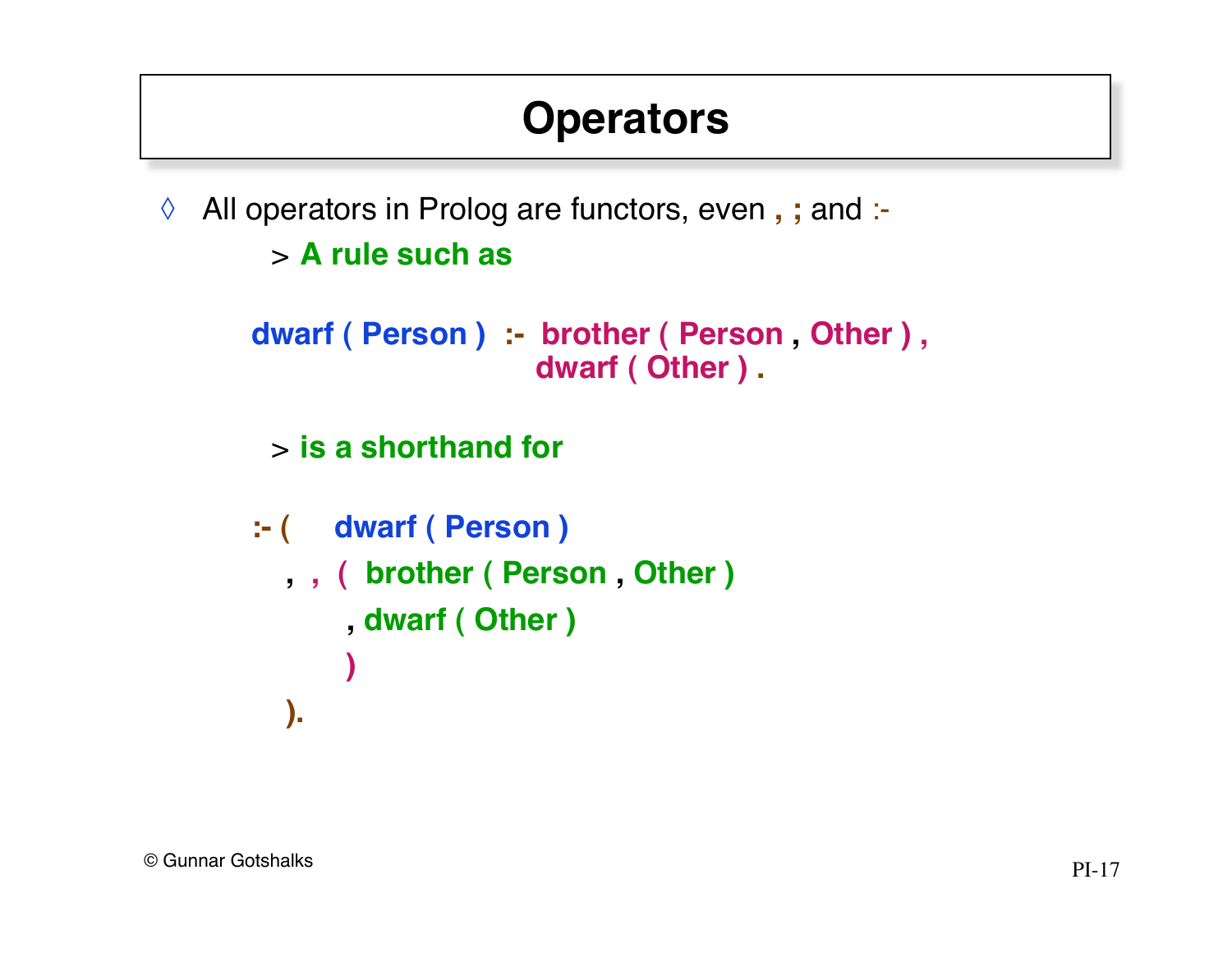# **Operators – 2**

 $\Diamond$  Arithmetic and relational operators are also functors, thus

 $a + b * c$  internally is  $+(a, * (b, c))$ 

- ◊ This is inconvenient so Prolog permits operators to be written in standard infix notation
	- » **You will learn later how you can define your own infix operators**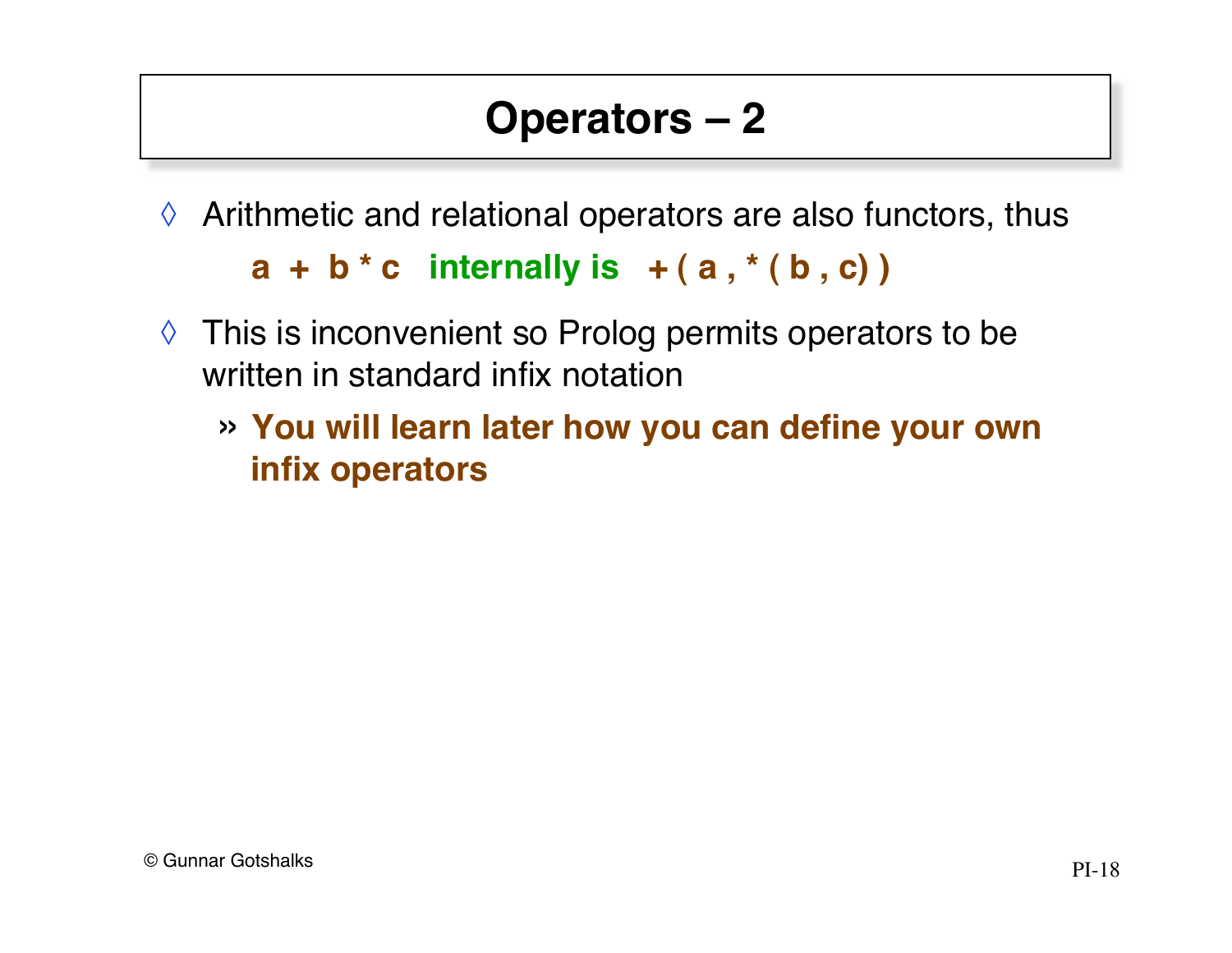# **Arithmetic**

- ◊ The arithmetic operators **do not do** arithmetic. No assignments are made
	- > **It is simply pattern matching infix operators are simply a convenience for expressing a structure**

 $5 = 4 + 1$ .  $==$  no **4 + 1 = 4 + 1. ==> yes**  $1 + 4 = 4 + 1$ . ==> no > **Use the operator is to do arithmetic 5 is 4 + 1. ==> yes 1 + 4 is 4 + 1. ==> no**

- $\Diamond$  Arithmetic is only done on the right!
- $\Diamond$  Right hand side is evaluated using arithmetic, then a pattern match is made with the left hand side.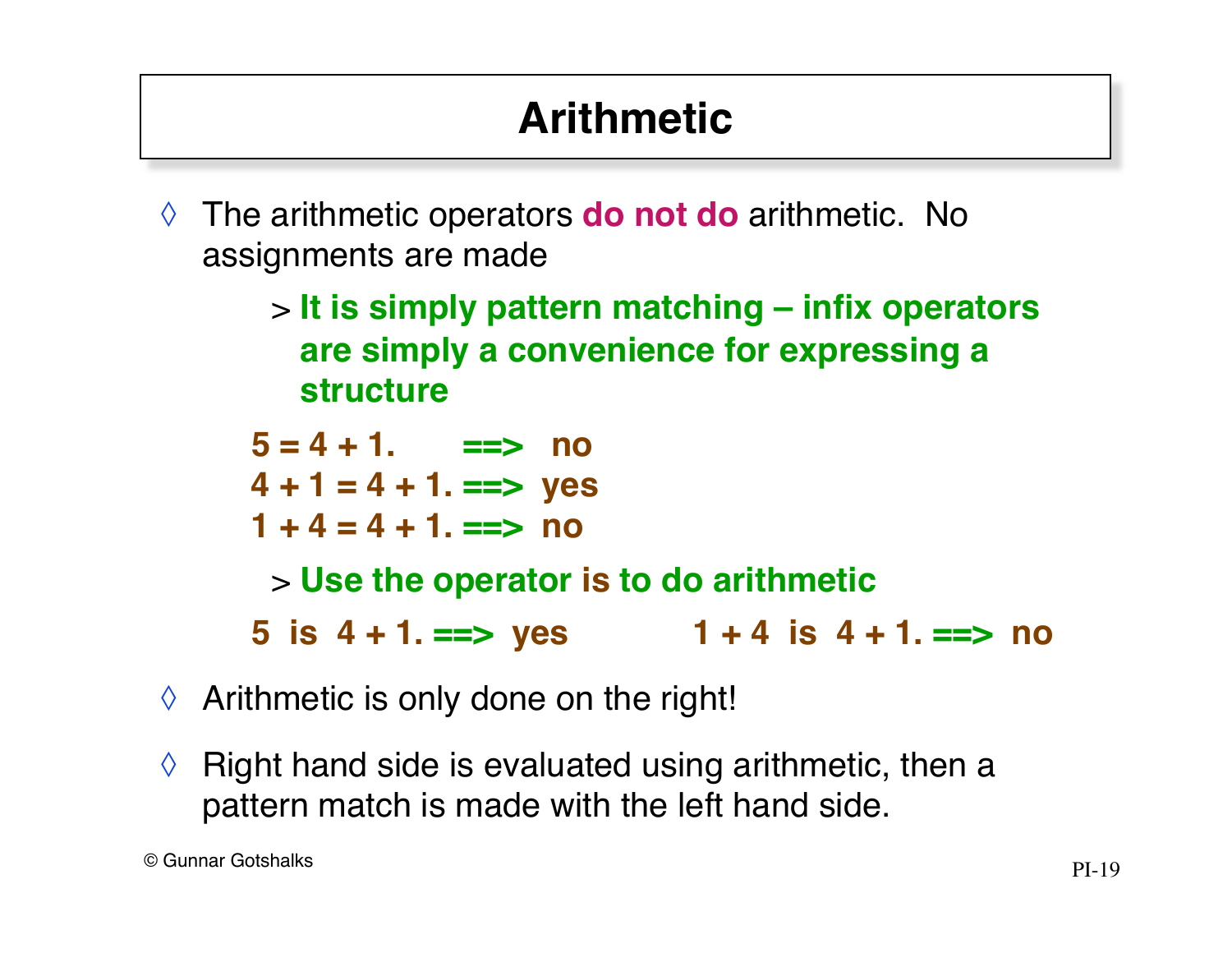#### **Arithmetic – 2**

 $\Diamond$  Can use variables in arithmetic expressions for pattern matching

> $A = 4 + 1$ .  $==> A$  has the pattern "4+1"  **– spaces removed**

**A is 4 + 1. ==> A has as value the pattern 5**

> **In some Prologs the latter expression simply responds yes, so try the following.**

A is  $4 + 1$ ,  $A = 5$ .  $\equiv \Rightarrow A = 5$  is the binding for true

> **More complex example**

**B is 3 + 2 , C is B \* 5 , A is C + B !!!==> B = 5, C = 25, A =30**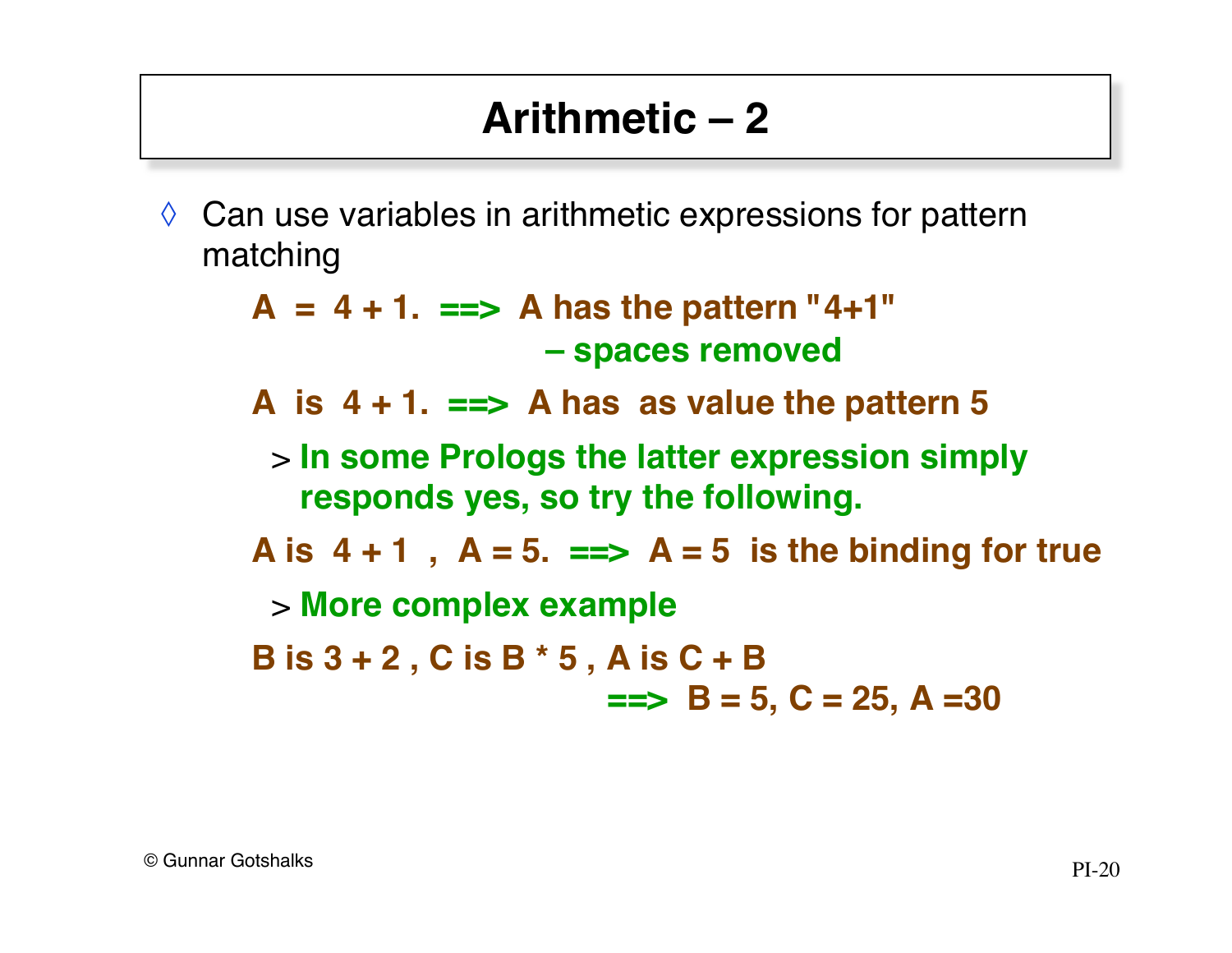# **Lists**

- $\Diamond$  Lists are a ubiquitous structure in many programming languages. The syntax changes (to protect the innocent?)
	- » **Actually () are used to delimit structure components and to provide precedence for operators, so using them for lists as well would be confusing.**
- ◊ The structure is

```
[ item-1 , item-2 , ... , item-n ]
[ a , b , c ]
[ a , [ b , c ] , [ [ [ d ] ] ] , e , [ ] ]
```
◊ The empty list is **[ ]**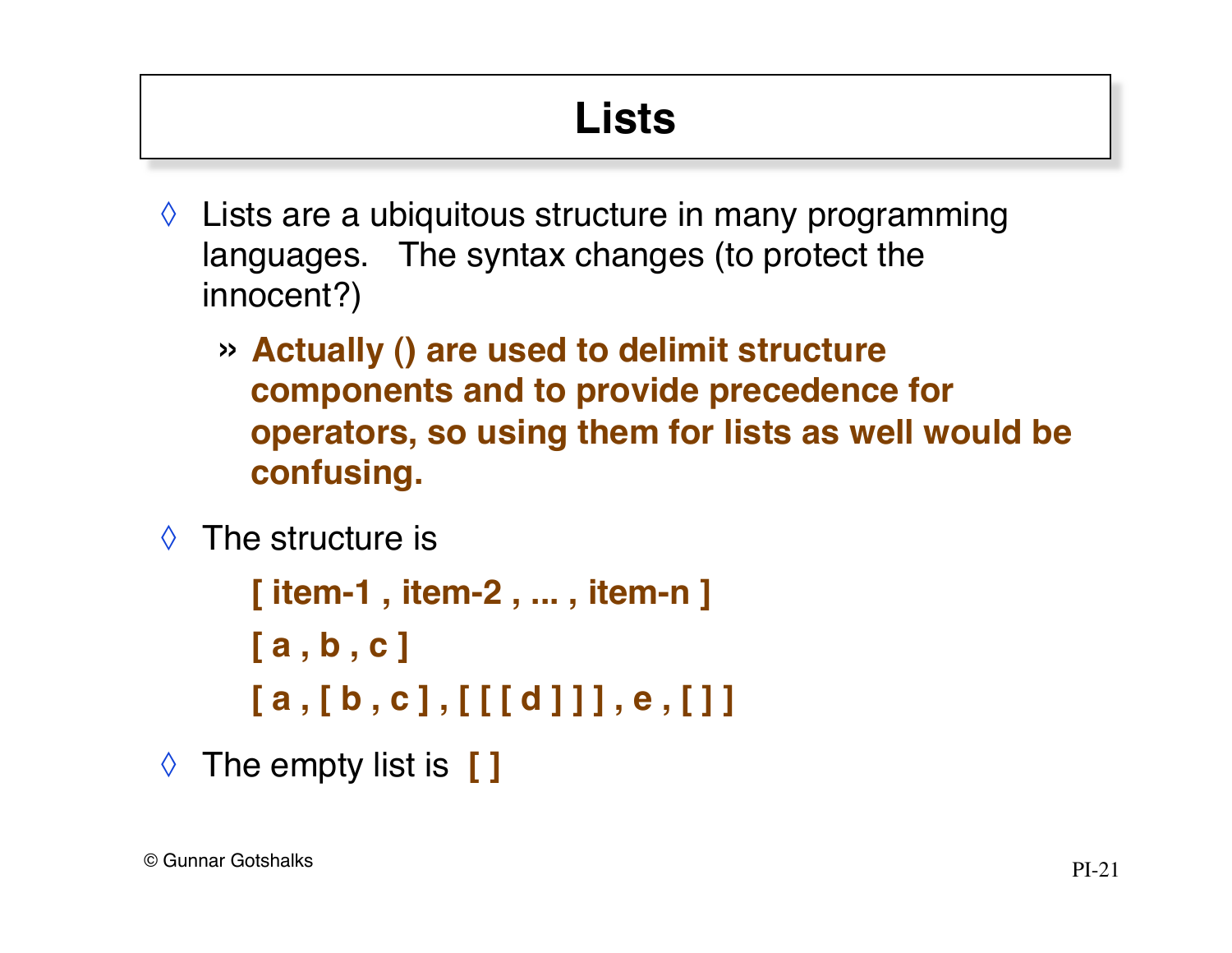# **Lists - 2**

 $\Diamond$  The square bracket notation is a shorthand in place of using the functor **.** , dot

[a, b, c] is really . (a, . (b, . (c, [])))

◊ Lists have a **head** (first) and a **tail** (rest), thus

**[ Head | Tail ]**

- $\Diamond$  But you do not have operators to extract the head and tail, all you have is pattern matching
	- » **We will look at example Prolog utilities on lists to demonstrate**
- $\Diamond$  Empty list has no head or tail

**[ ] ≠ [ \_ | \_ ]**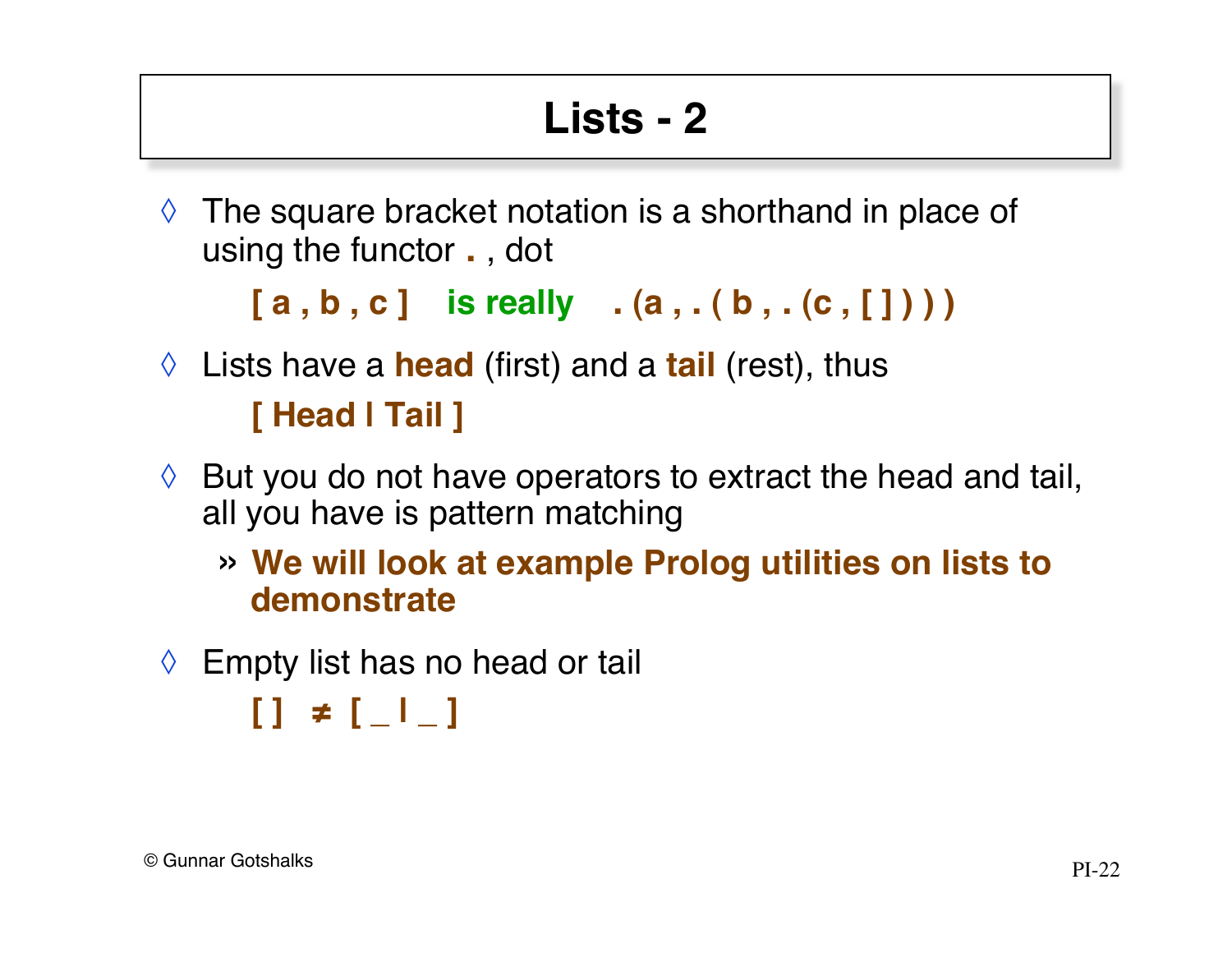## **Equal pattern matching**

» **Standard match**

 $> A = B$ 

 $>$  **A**  $\models$  **B** 

» **Arithmetic values** > **A is expression** > **expr1 =:= expr2 equal values expr1 =\= expr2 not equal values**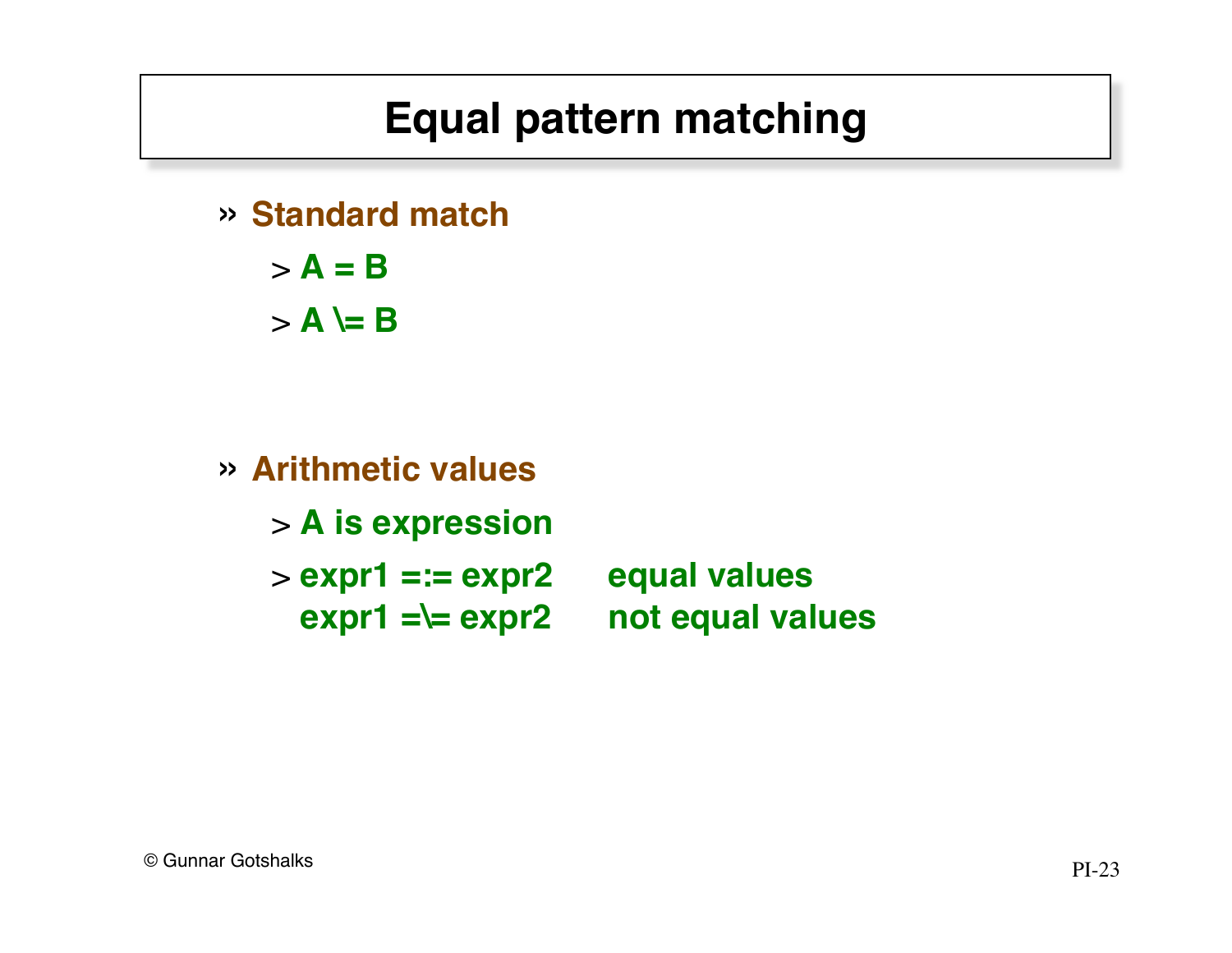#### **Strict pattern match**

- » **== structures identical**
- » **\== structures not identical**

> **f(a, b) == f(a, b) –> yes**  $> f(a, b) == f(a, X) \rightarrow no$